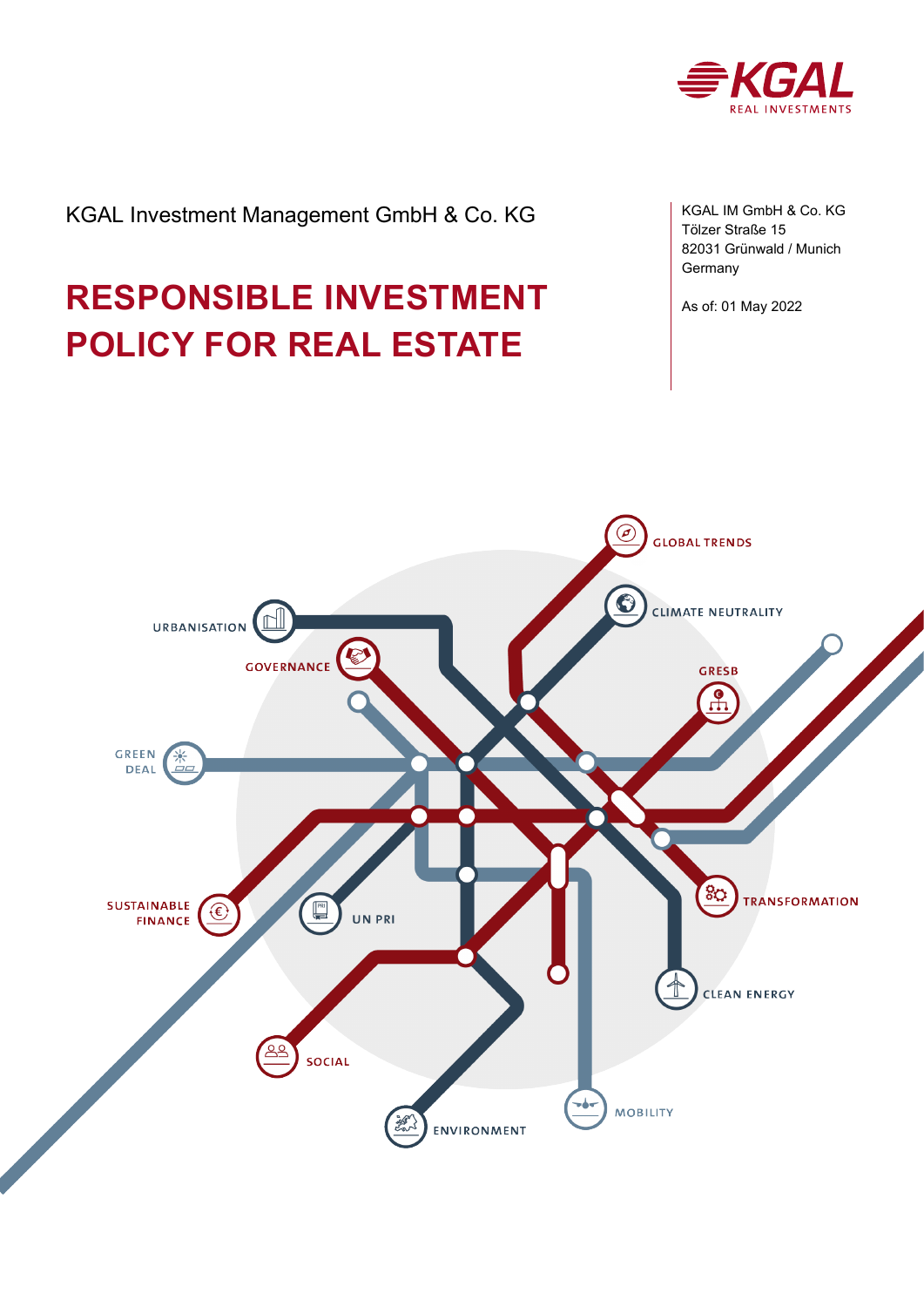#### **SUSTAINABILITY STRATEGY OF KGAL GROUP**

In 2010, KGAL-Group adopted a mission statement that incorporates environmental protection requirements into our strategic goals. KGAL not only aims to offer sustainable products for investors, but also to play a sustainable role in society. To underline this, KGAL signed the United Nations Principles for Sustainable Investment ("UN PRI") in September 2018. Consequently, sustainability aspects are an integral part of KGALs business and risk strategy. Our investment strategy takes into account megatrends such as urbanization, clean energy, mobility, and urban infrastructure, while also meeting environmental, social, governance (ESG) criteria, and is continually adapting to new requirements. This understanding does not only provide a future-proof basis for our investments, but also contributes to the 17 goals of the United Nations Sustainable Development Goals ("UN SDGs").

# **SUSTAINABILITY STRATEGY OF REAL ESTATE**

With the building sector being responsible for approximately 40% of energy consumption and 36% of greenhouse gas emissions within the European Union, the relevance of sustainability for the asset class real estate is indisputable.

As an active asset manager, KGAL firmly believes that sustainable business practices go hand in hand with the economic value created by the sustainability of products and pursues the following guidelines and measures:

- Integrity and trust is at our core
- We operate with the highest level of ethical standards, with a sound governance structure to ensure that these standards are followed
- We follow all regulations such as the sustainable financial disclosure regulation ("SFDR")
- We intend to classify new products of at least as Article 8 SFDR ("ESG product")
- Review of existing funds with regard to Article 8 or 9 SFDR classification
- An ESG Due Diligence is conducted for all new real estate investments
- Data collection concerning consumption of water, waste, energy, etc., across all assets
- Implementation of sustainability in property lifecycle and regular review of optimization measures
- Evaluation of  $CO<sub>2</sub>$  footprint of all assets
- Compensation (short-term) and reduction of CO<sub>2</sub> emissions (long-term) in alignment with CRREM decarbonisation paths for ESG products
- Moving towards 100% renewable energy for all owner controlled areas
- Comply or exceed with all net-zero objectives in the countries where our properties are located
- Tenant engagement and social responsible rent increases
- Include green areas in our properties wherever feasible
- Transparent ESG reporting for our article 8 or 9 SFDR funds

The sustainability investment strategy outlines our general approach to sustainability for the asset class real estate and may not apply to all funds or may take some time to implement in a fund or will only be implemented selectively. The fund documents will outline the applicable sustainability investment strategy for a fund.

# **THE UNITED NATIONS SUSTAINABLE DEVELOPMENT GOALS AND HOW OUR REAL ESTATE MAKES A DIFFERENCE**

In 2015, UN member states negotiated 17 Sustainable Development Goals (SDGs). They are the centre of the 2030 Agenda for Sustainable Development. Our KGAL real estate funds aspire to contribute to four specific SDGs: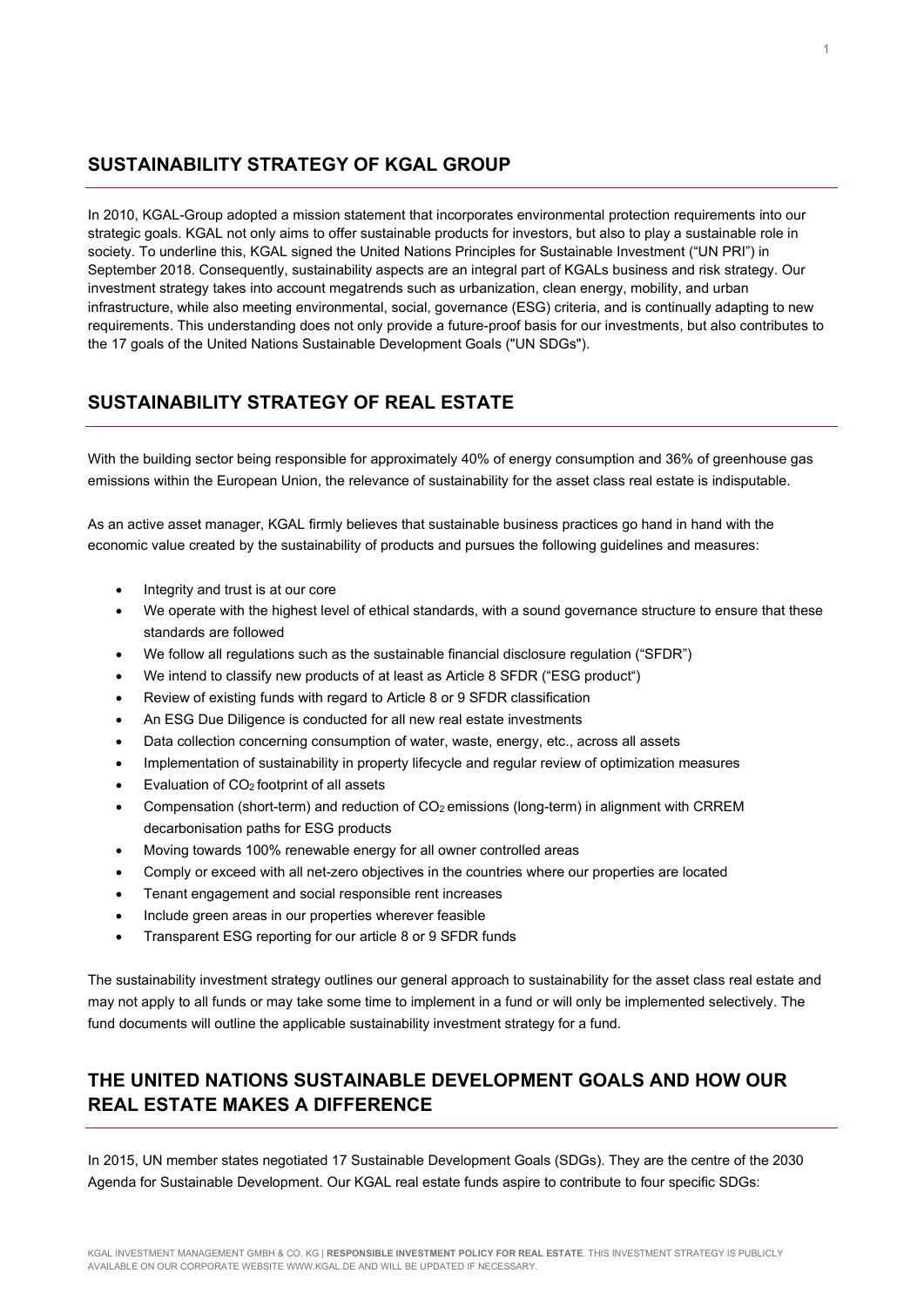

| <b>GOOD HEALTH</b><br><b>AND WELL-BEING</b>         | KGAL Location Rating: New investments take into account our location rating.<br>$\bullet$<br>We focus on investments in walkable locations, so that tenants are<br>encouraged to move around their environment by foot and thereby promote a<br>healthier lifestyle. Investing in walkable locations has been linked to a host of<br>positive environmental, health and community benefits in many studies across<br>the world. These include lower emissions and better air quality through<br>reduced car commuting, the encouragement of active transport leading to<br>improved health risk factors from heart disease to depression, and increased<br>social inclusion<br>Affordable Housing: Strengthen human welfare by providing affordable housing<br>in our portfolios<br>Certificates: Real estate portfolios include certifications like FITWELL                      |
|-----------------------------------------------------|-----------------------------------------------------------------------------------------------------------------------------------------------------------------------------------------------------------------------------------------------------------------------------------------------------------------------------------------------------------------------------------------------------------------------------------------------------------------------------------------------------------------------------------------------------------------------------------------------------------------------------------------------------------------------------------------------------------------------------------------------------------------------------------------------------------------------------------------------------------------------------------|
| <b>AFFORDABLE AND</b><br><b>CLEAN ENERGY</b>        | Renewable Energy: KGAL has a long tradition in investing in renewable energy<br>$\bullet$<br>through its infrastructure division. We strive to increase the energy efficiency in<br>our assets and aim to reduce our reliance on fossil fuels. We aim to increase<br>the percentage of renewable energy used in our real estate portfolio by both<br>increasing the use of green energy within our buildings and by generating<br>renewable energy on-site<br>Exclusion of direct investment activities in nuclear power plants and fossil fuel<br>assets in selected investments<br>Perform an asset level compliance check, which includes risks deriving from<br>$\bullet$<br>local energy and environmental law                                                                                                                                                               |
| <b>SUSTAINABLE CITIES</b><br><b>AND COMMUNITIES</b> | Sustainable mobility: Provision of electrical charging stations, bicycle parking<br>$\bullet$<br>spaces<br>Sustainable cities: Increasing standard of living with focus on human beings,<br>properties with close public transportation, short distances and improvement of<br>the usage of resources<br>Local Engagement: We aim to develop our relationship with the local<br>communities, in particular working together with organisations that promote<br>and build healthy, green and walkable places.<br>Prevention of gentrification by subdivision models<br>٠                                                                                                                                                                                                                                                                                                           |
| <b>CLIMATE</b><br><b>ACTION</b>                     | Resilience: As real estate investor, we recognize our impact on the<br>environment. We are committed to make our portfolio resilient and move<br>towards net-zero<br>ESG Due Diligence: Every new real estate investment process involves an<br>$\bullet$<br>ESG due diligence and identifies future property development paths<br>Green Leases: Roll out as standard annex in lease negotiations<br>Consumption data: collection and optimisation<br>Reduction of GHG emissions: Calculation of CO <sub>2</sub> -Footprint and neutralisation<br>by investing in compensation projects (short-term) and reduction of CO <sub>2</sub><br>emissions (long-term) in alignment with CRREM decarbonisation paths for<br><b>ESG products</b><br>Increase energy efficiency by five steps:<br>Measure<br>1.<br>2.<br>Integrate<br>3. Reduce / avoid<br>4.<br>Compensate<br>Reveal<br>5. |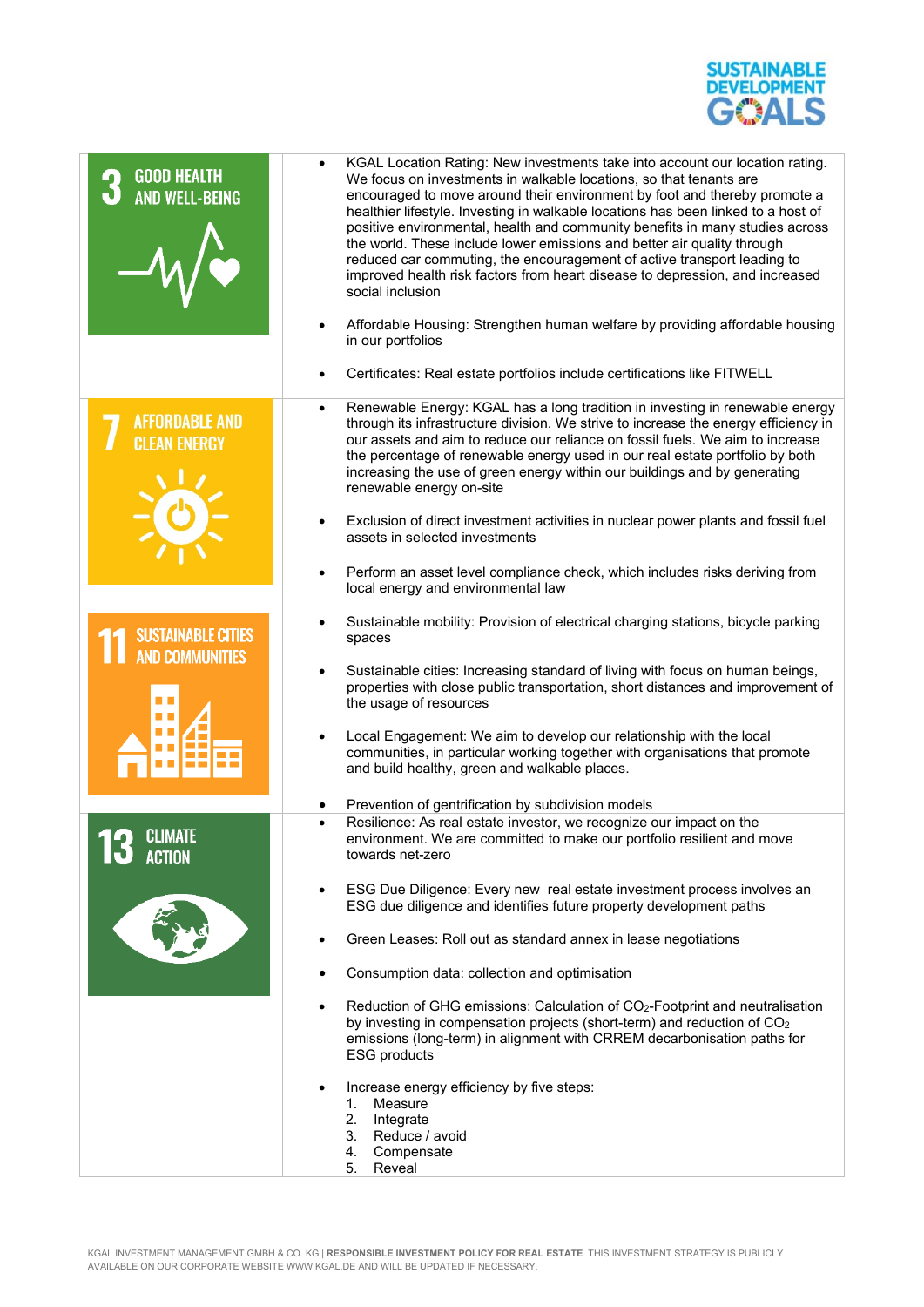## **ESG INTEGRATION INTO THE INVESTMENT AND ASSET MANAGEMENT PROCESS**

Our investment and asset management teams place an emphasis on environmental sustainability and improving the footprint of our assets under management. We are integrating ESG as follows:

| $\mathbf{1}$ . | Measure        | Measure and digitize our consumption data:<br>$\bullet$<br>We are continuously improving our system to gather and assess our environmental<br>performance. We work closely with our property managers to improve data coverage and<br>develop relevant KPIs to include in our business plans. We improve our real estate<br>portfolio's carbon footprint, enhance energy and water efficiency and reduce waste. In<br>addition, we expand our portfolio management system to include ESG data in an<br>integrated system. Installing smart meters in selected properties will be our next step                                                                                                                                                                                                                                                                                                                                                                                                                                                                                |
|----------------|----------------|-------------------------------------------------------------------------------------------------------------------------------------------------------------------------------------------------------------------------------------------------------------------------------------------------------------------------------------------------------------------------------------------------------------------------------------------------------------------------------------------------------------------------------------------------------------------------------------------------------------------------------------------------------------------------------------------------------------------------------------------------------------------------------------------------------------------------------------------------------------------------------------------------------------------------------------------------------------------------------------------------------------------------------------------------------------------------------|
| 2.             | Integrate      | Implementation of climate risks in investment policies and processes: Integration of<br>$\bullet$<br>sustainability risks into Due Diligence process and risk reporting<br>Integrate ESG KPIs in decision making:<br>$\bullet$<br>We are analysing our asset portfolio and business operations to reduce our<br>environmental impact. In addition, we are continuously improving the standardized<br>documentation and digitization of compliance with health and safety standards                                                                                                                                                                                                                                                                                                                                                                                                                                                                                                                                                                                            |
| 3.             | Reduce / avoid | Reduce our carbon footprint: We commit to taking a stewardship approach to<br>$\bullet$<br>progressively improve the environmental footprint of our assets with the goal to keep<br>within the Paris agreement targets. Corresponding actions will be implemented into the<br>scope of asset management to achieve continuous improvement of ESG performance<br>KGAL aims not to invest in fossil fuels for its managed investment funds. This includes all<br>$\bullet$<br>investments that flow directly into fossil energy projects/plants. This means no<br>investments in oil and gas production, infrastructure that is primarily geared towards oil<br>and gas, and no electricity and heat generation from fossil sources. We aim to replace<br>existing heatings at the end of the life time with heatings from renewable energy sources<br>and we allow a de-minis investment in fossil fuel assets in selected investment funds.<br>Furthermore, KGAL will not invest in coal mining and coal-fired power plants, Arctic oil<br>$\bullet$<br>and gas, or oil sands |
| 4.             | Compensate     | KGAL compensates GHG-emissions of selected investment funds<br>$\bullet$                                                                                                                                                                                                                                                                                                                                                                                                                                                                                                                                                                                                                                                                                                                                                                                                                                                                                                                                                                                                      |
| 5.             | Reveal         | Transparency through ESG Reporting according to international recognised standards:<br>$\bullet$<br>first, only for selected products, in the future asset class wide<br>Commitment to enhance our participation in industry initiatives and ESG ratings (UN PRI,                                                                                                                                                                                                                                                                                                                                                                                                                                                                                                                                                                                                                                                                                                                                                                                                             |
|                |                | GRESB, TCFD, Net Zero Asset Manager Initiative)                                                                                                                                                                                                                                                                                                                                                                                                                                                                                                                                                                                                                                                                                                                                                                                                                                                                                                                                                                                                                               |

# **ESG INTEGRATION INTO THE RISK MANAGEMENT PROCESS**

KGAL IM integrates sustainability risks as part of the risk management processes for all funds. "Sustainability risk" refers to an environmental, social or governance event or condition that, if it occurs, could cause an actual or a potential material negative impact on the value of the investment. ESG aspects are considered during the investment process based on an ESG due diligence. Before submitting the asset investment proposal to KGAL's investment committee, the risk manager will include the ESG findings in a risk evaluation. ESG risk are disclosed and mitigated on a case-bycase basis.

For any real estate asset acquired, KGAL considers the following sustainability risks to be relevant to the fund (only examples, no conclusive enumeration):

• risk of weather-related disasters (e.g. hurricanes, floods, storms) which would likely result in an increase in relevant insurance prices and restoration measures; and